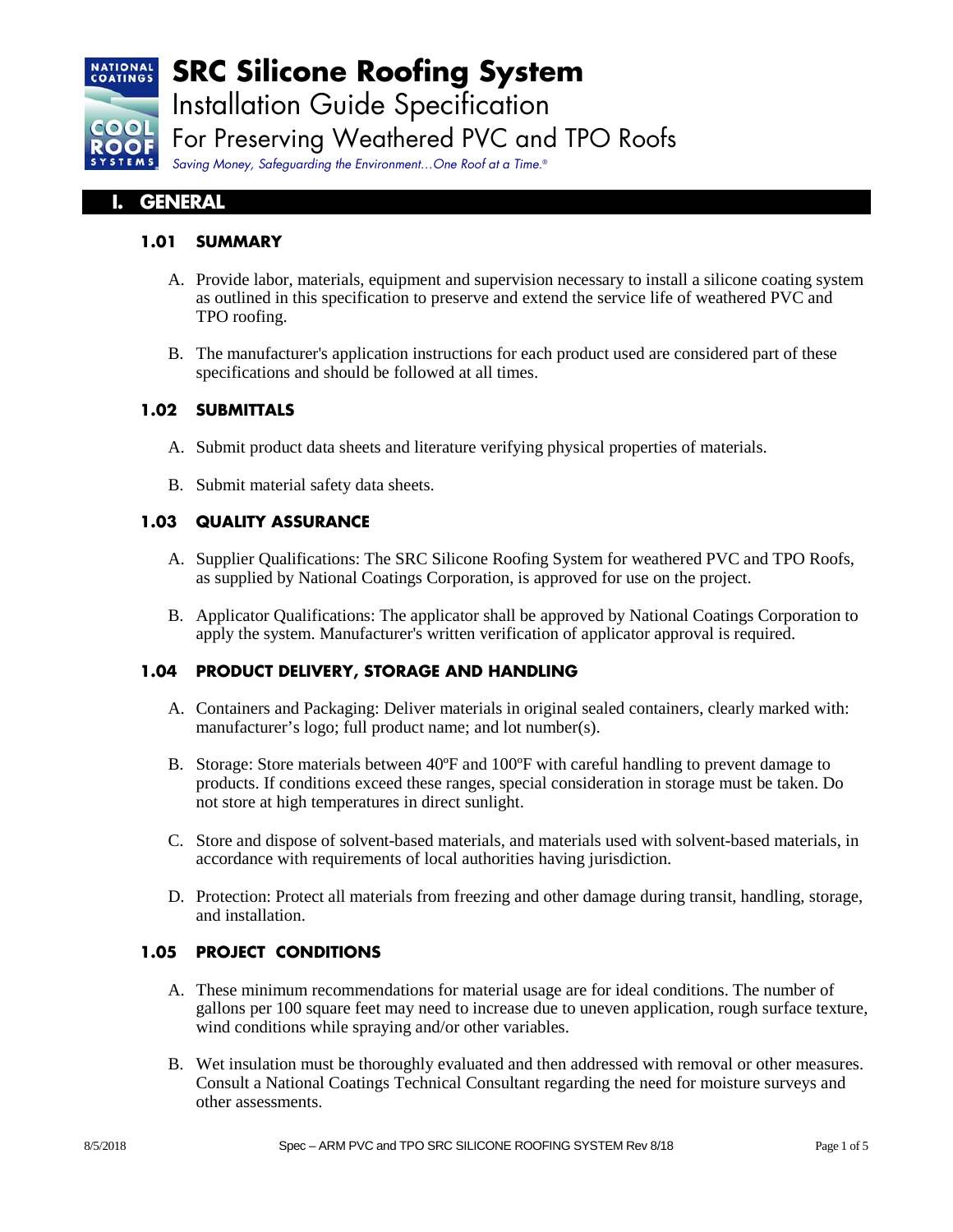- C. Structural cracks should be referred to the appropriate National Coatings Technical Consultant.
- D. This installation guide specification assumes that the deck, if plywood, has no dry rot, and is in sound condition, or has been repaired.
- E. Do not apply materials unless surface to receive silicone roofing system is clean, dry and prepared as specified.
- F. Install all material in strict accordance with all published safety, weather, or applicable regulations of the manufacturer and/or local, state, and/or federal agencies which have jurisdiction.
- G. The entire system shall be fully adhered to the surface on which it is applied. Voids left under the system by creating bridges are not acceptable.
- H. Do not proceed with application of coating or sealing materials when temperature is less than 35ºF. No coating system shall be applied if weather will not permit it to dry prior to exposure to precipitation or freezing.
- I. Heavy puddles of coating on the roof are not acceptable.
- J. Instructions for use of all roofing materials and application equipment should be read and followed at all times.
- K. As a general principle, to prevent the ponding of water, install additional drains as necessary.

#### **1.06 DETAIL WORK**

A. This specification does not extensively outline procedures for preparation and finishing of drains, vents, ducts, flashings, parapet walls, sheet metal work, etc. This work should be outlined by the contractor before work commences, and shall be performed observing good trade practices.

#### **II. PRODUCTS**

#### **2.01 SRC SILICONE ROOFING SYSTEM**

- A. The roofing system is the SRC Silicone Roofing System Provided by National Coatings Corporation.
- B. Physical Properties of Cured Roofing System:
	- 1. The roofing system shall have good resistance to ponding water.
	- 2. The roofing system shall contain no plasticizers.
	- 3. The roofing system shall contain no migrating fire retardants.
	- 4. The roofing system shall have a Class A fire rating on a noncombustible deck when tested according to the procedures outlined in ASTM E-108.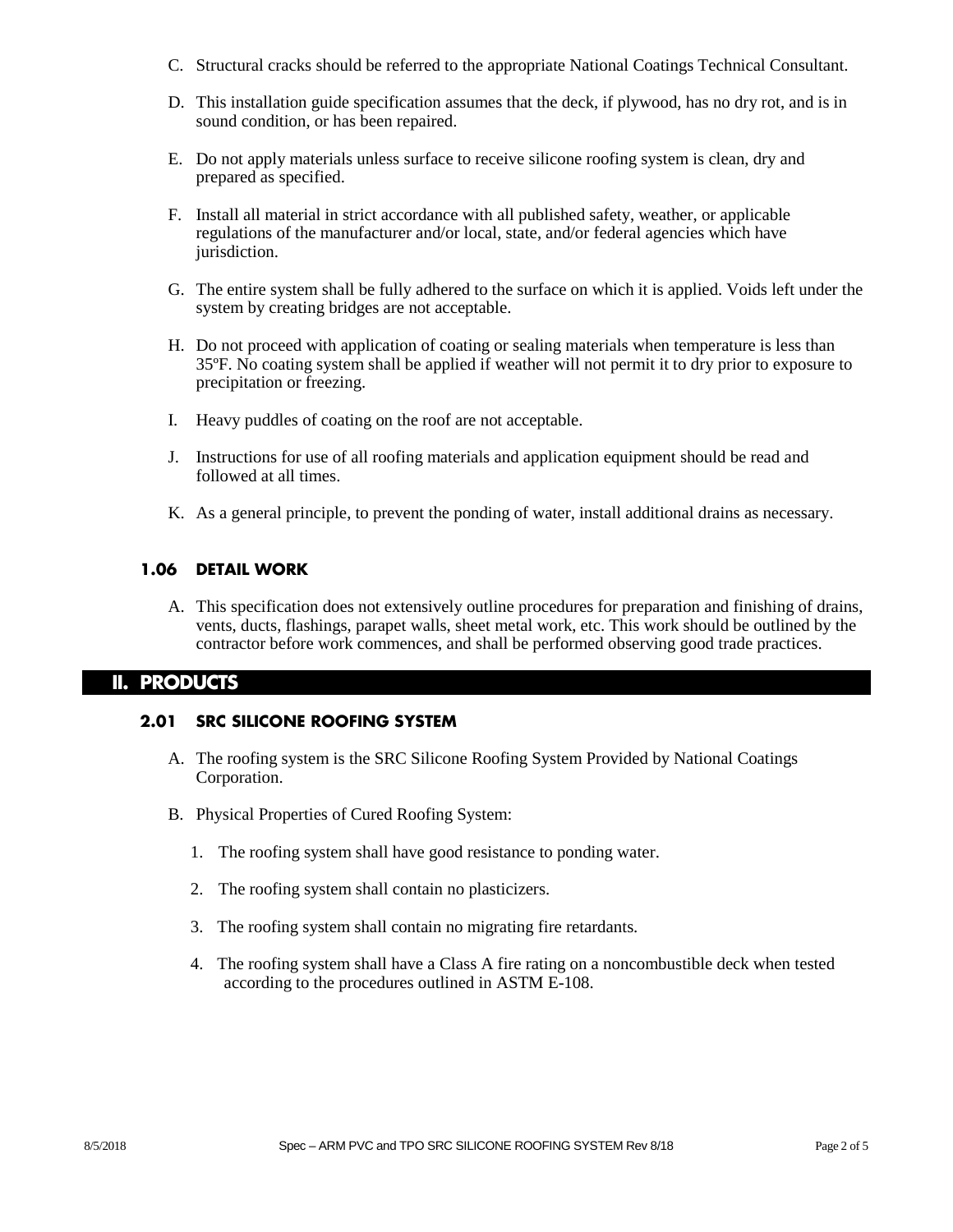5. The roofing system shall also meet the following physical property requirements:

| <b>Property</b>                               | <b>ASTM Method</b> | <b>Results</b>               |
|-----------------------------------------------|--------------------|------------------------------|
| Tensile Strength, psi (Max @<br>$73^{\circ}F$ | D-412              | Minimum 247                  |
| % Elongation @ Break (73°F)                   | D-412              | Minimum 237                  |
| Weathering/UV Resistance.                     | D-6694             | No degradation - 5000<br>hrs |
| Permeance, perms                              | $E-96$             | 10.7                         |
| Volume Solids %<br>Weight Solids %            | D-2369             | $92 + (-3)$<br>$92 + (-3)$   |

C. The reinforcing fabric shall be Tietex T272 or an equivalent that meets the following physical property requirements:

| <b>Properties</b>       | <b>Test Method</b>     | <b>Average</b><br>Value |
|-------------------------|------------------------|-------------------------|
|                         |                        | T <sub>272</sub>        |
| Weight (per sq. yard)   | Calculated by formula  | 3 ounces                |
| Bursting Strength (lbs) | ASTM D3786             | 177                     |
| Tensile Strength (psi)  | ASTM D <sub>1682</sub> | 57.1                    |
| Tear Strength (lbs)     | <b>ASTM D1117</b>      | 16.1                    |
| Elongation $(\%)$       | ASTM D <sub>1682</sub> | 62                      |
| Conformability          |                        | Excellent               |
| Ease of Saturation      |                        | Excellent               |

## **2.02 RELATED MATERIALS**

A. Flashing, adhesives, thinners, elastomeric caulking compounds, primers, and similar materials shall be approved by the manufacturer of the coatings. All materials used shall be applied in accordance with its manufacturer's recommendations.

## **2.03 EQUIPMENT**

A. For recommended spray equipment guidelines, please refer to National Coatings Technical Paper "TP-117 Silicone Coatings Spray Guide", or consult the spray equipment manufacturer directly.

## **III. EXECUTION**

#### **3.01 MANUFACTURER'S INSTRUCTIONS**

A. Compliance: Comply with manufacturer's product data, including product technical bulletins and product guide specification instructions.

#### **3.02 EXAMINATION**

- A. Inspect surfaces which will receive the SRC Silicone Roofing System to make sure they are clean, smooth, sound, properly prepared, and free of moisture, dirt, debris, or other contamination.
- B. Verify that all roof penetrations, mechanical equipment, cants, edge metal, and other on-roof items are in place and secure.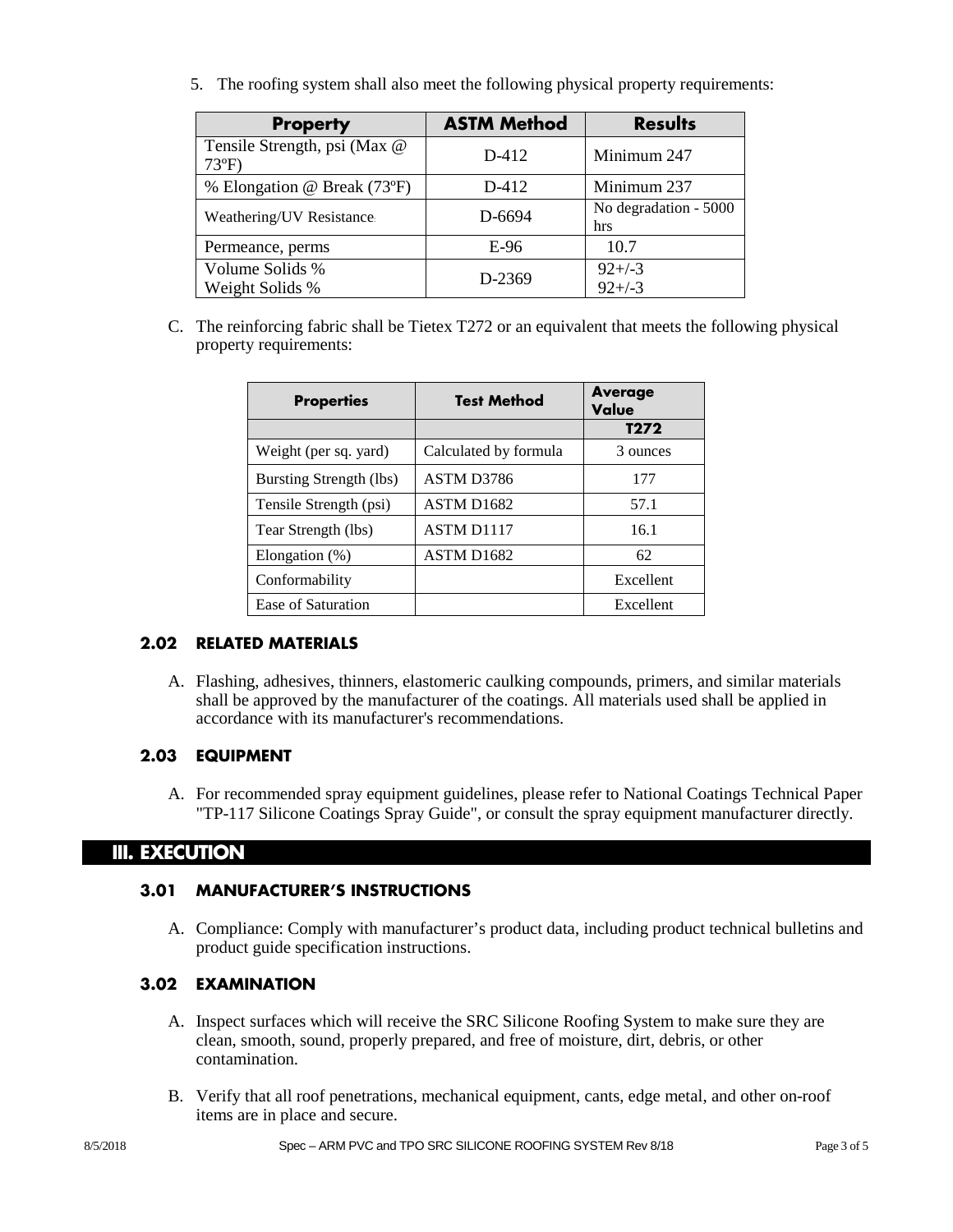- C. Verify that all critical areas around the immediate vicinity of the spray area are suitably protected.
- D. Verify all roof drains are clean and in working order.
- E. Verify that all air conditioning and air intake vents are suitably protected or closed.
- F. When properly applied, SRC silicones from National Coatings are not affected by ponding water. However, the National Roofing Contractors Association (NRCA) considers ponding water objectionable due to structural and health concerns. The NRCA recommends that all roof assemblies have positive drainage. NCC strongly recommends following established NRCA guidelines.

#### **3.03 PREPARATION**

- A. The surface must be clean, sound, dry and free of any materials that would inhibit proper adhesion of the coating or sealant. Achievement of this condition may require the use of INDUSTRIAL CLEANER, scraping, power brooming, vacuuming or other means, and shall always be performed observing responsible trade practices.
- B. Pressure wash the membrane free of any significant accumulation of dirt and debris prior to applying the base coat. Where unsealed membrane or seam defects are discovered, avoid introducing water beneath the membrane by using lower pressure and/or manual rinse techniques.
- C. Adhesion testing should be completed as per NCC technical bulletin.
- G. The roof shall be primed with **Roof Primer A504** at a rate of ¾ gallon per 100 SF. Allow the A504 to fully cure before applying SRC roof coating. **Acrylic primer must be applied before any silicone product to ensure compatibility.**
- D. All loose seams of existing roof system shall be sealed in accordance with the single ply manufacturer's recommendations. Then seal all single ply seams with BUTYL SEAM TAPE.
- E. Seal all HVAC duct work joints as needed with **Flashing Grade Silicone Sealant** and reinforcing polyester fabric or BUTYL SEAM TAPE. Coat entire duct assembly with a 1 gallon coat of **SRC roof coating.**
- F. Reseal around all mechanical equipment and roof penetrations with **Flashing Grade Silicone Sealant** architectural sealant and, where possible, **T272** reinforcing fabric
- G. At parapets, firewalls, expansion joint curbs, mechanical curbs or skylights **Flashing Grade Silicone Sealant** and **T272** in a three course detail to overlay all uncured flashing located less than 5 inches above the deck. Flashing extending above 5 inches shall be flashed in using **Flashing Grade Silicone Sealant** only.
- H. Allow coating to dry thoroughly (normally 4 to 12 hours depending on weather conditions), before proceeding to application of the remainder of the roofing system as described in section 3.04 of this guide specification.
- I. For additional information regarding projects over newly installed TPO contact NCC Technical Services.